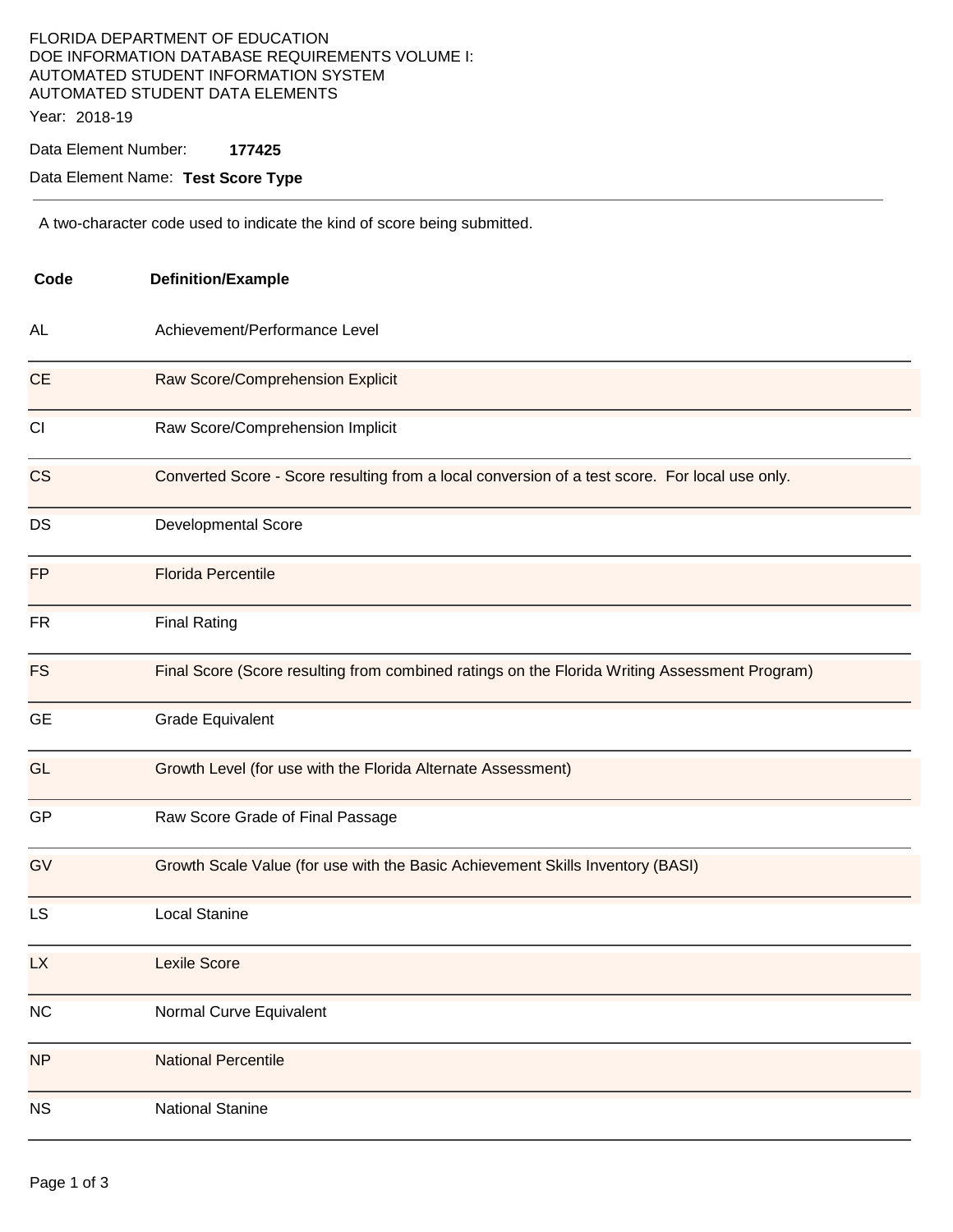| Data Element Number: | 177425 |
|----------------------|--------|
|                      |        |

### Data Element Name: **Test Score Type**

| <b>NT</b> | <b>Number Attempted</b>                                                                                                                                  |  |  |
|-----------|----------------------------------------------------------------------------------------------------------------------------------------------------------|--|--|
| <b>OS</b> | Observed Status (Score resulting from observation in School Readiness Uniform Screening System<br>[SRUSS] or Early Childhood Observation System [ECHOS]) |  |  |
| PA        | <b>Percent Accuracy</b>                                                                                                                                  |  |  |
| PF        | Pass/Fail                                                                                                                                                |  |  |
| PI        | Objective Performance Index/Reporting Category (subscore for FCAT)) - used prior to 2011                                                                 |  |  |
| PN        | Passage Number                                                                                                                                           |  |  |
| <b>PS</b> | <b>Probability of Success</b>                                                                                                                            |  |  |
| <b>RC</b> | Reporting Category - used with subscores for FCAT, FCAT 2.0, NGSSS EOC assessments, FSA and FSA<br>EOC assessments.                                      |  |  |
| <b>RS</b> | <b>Raw Score</b>                                                                                                                                         |  |  |
| <b>SL</b> | Status Level (for use with the Florida Alternate Assessment)                                                                                             |  |  |
| SS        | Scale Score (Expanded Standard Score)                                                                                                                    |  |  |
| <b>ST</b> | <b>Standard Score</b>                                                                                                                                    |  |  |
| TL        | <b>Transitional Level</b>                                                                                                                                |  |  |
| TP        | <b>Target Passage Number</b>                                                                                                                             |  |  |
| <b>TS</b> | <b>Transitional Score</b>                                                                                                                                |  |  |
| WM        | Raw Score/Fluency-Correct Words Per Minute                                                                                                               |  |  |
| <b>ZZ</b> | Not Applicable                                                                                                                                           |  |  |

NOTE: Codes "RS" or "SS" may be used to report aural/oral language proficiency levels for ESOL testing. 

Codes "TL" and "TS" are used to store achievement levels for the FCAT 2.0 on the new scale and it is anticipated that these codes will be used upon implementation of the Common Core Assessments.

| Length:                | 2            |
|------------------------|--------------|
| Data Type:             | Alphanumeric |
| Year Implemented:      | 9394         |
| <b>State Standard:</b> | N٥           |